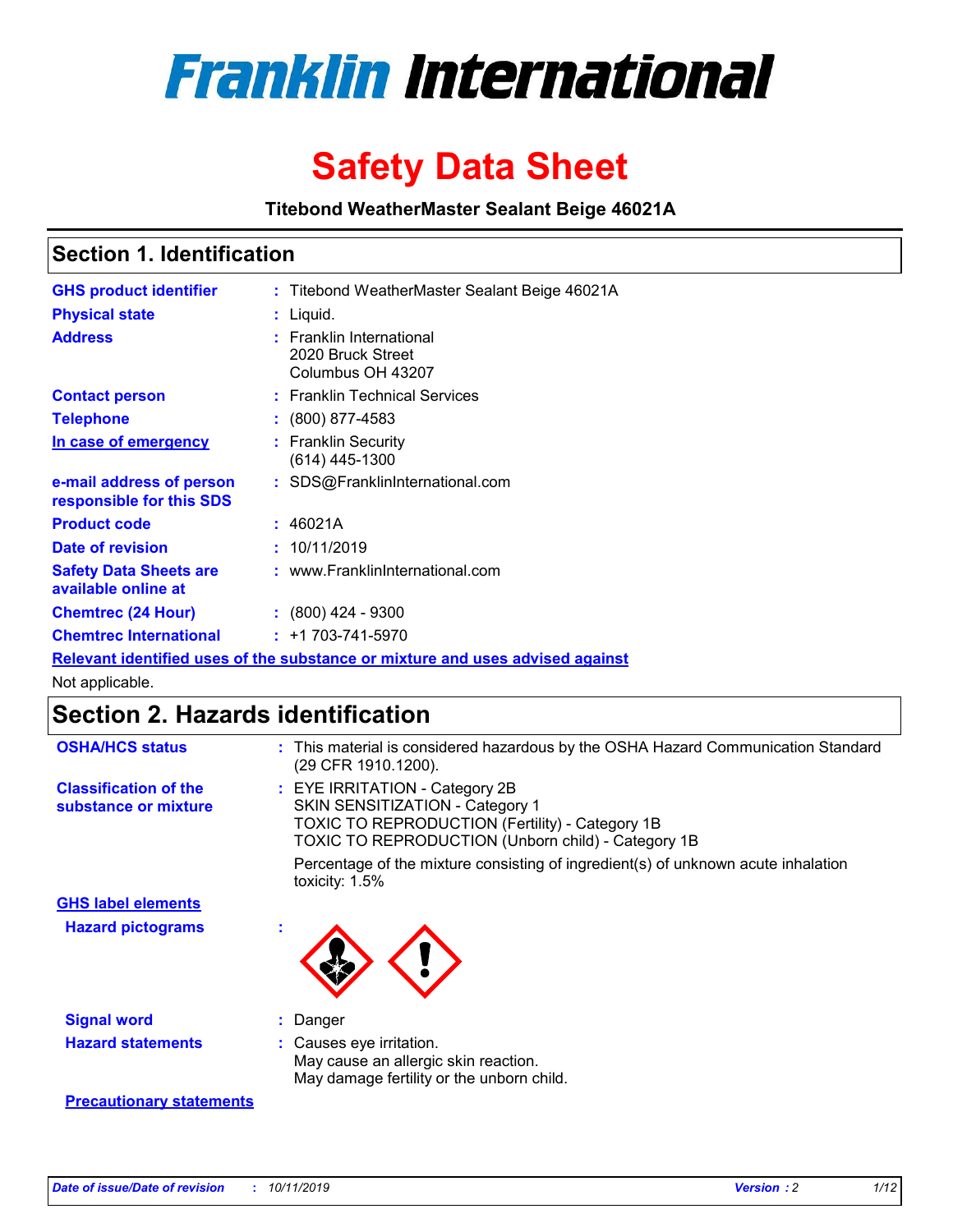## **Section 2. Hazards identification**

| <b>Prevention</b>                          | : Obtain special instructions before use. Do not handle until all safety precautions have<br>been read and understood. Wear protective gloves. Wear eye or face protection.<br>Wear protective clothing. Avoid breathing vapor. Wash hands thoroughly after handling.<br>Contaminated work clothing must not be allowed out of the workplace.                                                        |
|--------------------------------------------|------------------------------------------------------------------------------------------------------------------------------------------------------------------------------------------------------------------------------------------------------------------------------------------------------------------------------------------------------------------------------------------------------|
| <b>Response</b>                            | : IF exposed or concerned: Get medical attention. IF ON SKIN: Wash with plenty of<br>soap and water. Wash contaminated clothing before reuse. If skin irritation or rash<br>occurs: Get medical attention. IF IN EYES: Rinse cautiously with water for several<br>minutes. Remove contact lenses, if present and easy to do. Continue rinsing. If eye<br>irritation persists: Get medical attention. |
| <b>Storage</b>                             | : Store locked up.                                                                                                                                                                                                                                                                                                                                                                                   |
| <b>Disposal</b>                            | : Dispose of contents and container in accordance with all local, regional, national and<br>international regulations.                                                                                                                                                                                                                                                                               |
| <b>Hazards not otherwise</b><br>classified | : Product generates methanol during cure.                                                                                                                                                                                                                                                                                                                                                            |
|                                            |                                                                                                                                                                                                                                                                                                                                                                                                      |

# **Section 3. Composition/information on ingredients**

| <b>Substance/mixture</b><br>Mixture                  |                   |                     |
|------------------------------------------------------|-------------------|---------------------|
| <b>Ingredient name</b>                               | $\frac{9}{6}$     | <b>CAS number</b>   |
| 3-aminopropyltriethoxysilane<br>Dibutyltin dilaurate | l≤3<br>$\leq 0.3$ | 919-30-2<br>77-58-7 |

Any concentration shown as a range is to protect confidentiality or is due to batch variation.

**There are no additional ingredients present which, within the current knowledge of the supplier and in the concentrations applicable, are classified as hazardous to health or the environment and hence require reporting in this section.**

**Occupational exposure limits, if available, are listed in Section 8.**

# **Section 4. First aid measures**

| <b>Description of necessary first aid measures</b> |                                                                                                                                                                                                                                                                                                                                                                                                                                                                                                                                                                                                                                                                                                                                                                           |  |  |  |
|----------------------------------------------------|---------------------------------------------------------------------------------------------------------------------------------------------------------------------------------------------------------------------------------------------------------------------------------------------------------------------------------------------------------------------------------------------------------------------------------------------------------------------------------------------------------------------------------------------------------------------------------------------------------------------------------------------------------------------------------------------------------------------------------------------------------------------------|--|--|--|
| <b>Eye contact</b>                                 | : Immediately flush eyes with plenty of water, occasionally lifting the upper and lower<br>eyelids. Check for and remove any contact lenses. Continue to rinse for at least 10<br>minutes. If irritation persists, get medical attention.                                                                                                                                                                                                                                                                                                                                                                                                                                                                                                                                 |  |  |  |
| <b>Inhalation</b>                                  | : Remove victim to fresh air and keep at rest in a position comfortable for breathing. If<br>not breathing, if breathing is irregular or if respiratory arrest occurs, provide artificial<br>respiration or oxygen by trained personnel. It may be dangerous to the person providing<br>aid to give mouth-to-mouth resuscitation. Get medical attention. If unconscious, place<br>in recovery position and get medical attention immediately. Maintain an open airway.<br>Loosen tight clothing such as a collar, tie, belt or waistband. In case of inhalation of<br>decomposition products in a fire, symptoms may be delayed. The exposed person may<br>need to be kept under medical surveillance for 48 hours.                                                       |  |  |  |
| <b>Skin contact</b>                                | : Wash with plenty of soap and water. Remove contaminated clothing and shoes. Wash<br>contaminated clothing thoroughly with water before removing it, or wear gloves.<br>Continue to rinse for at least 10 minutes. Get medical attention. In the event of any<br>complaints or symptoms, avoid further exposure. Wash clothing before reuse. Clean<br>shoes thoroughly before reuse.                                                                                                                                                                                                                                                                                                                                                                                     |  |  |  |
| <b>Ingestion</b>                                   | : Wash out mouth with water. Remove dentures if any. Remove victim to fresh air and<br>keep at rest in a position comfortable for breathing. If material has been swallowed and<br>the exposed person is conscious, give small quantities of water to drink. Stop if the<br>exposed person feels sick as vomiting may be dangerous. Do not induce vomiting<br>unless directed to do so by medical personnel. If vomiting occurs, the head should be<br>kept low so that vomit does not enter the lungs. Get medical attention. Never give<br>anything by mouth to an unconscious person. If unconscious, place in recovery position<br>and get medical attention immediately. Maintain an open airway. Loosen tight clothing<br>such as a collar, tie, belt or waistband. |  |  |  |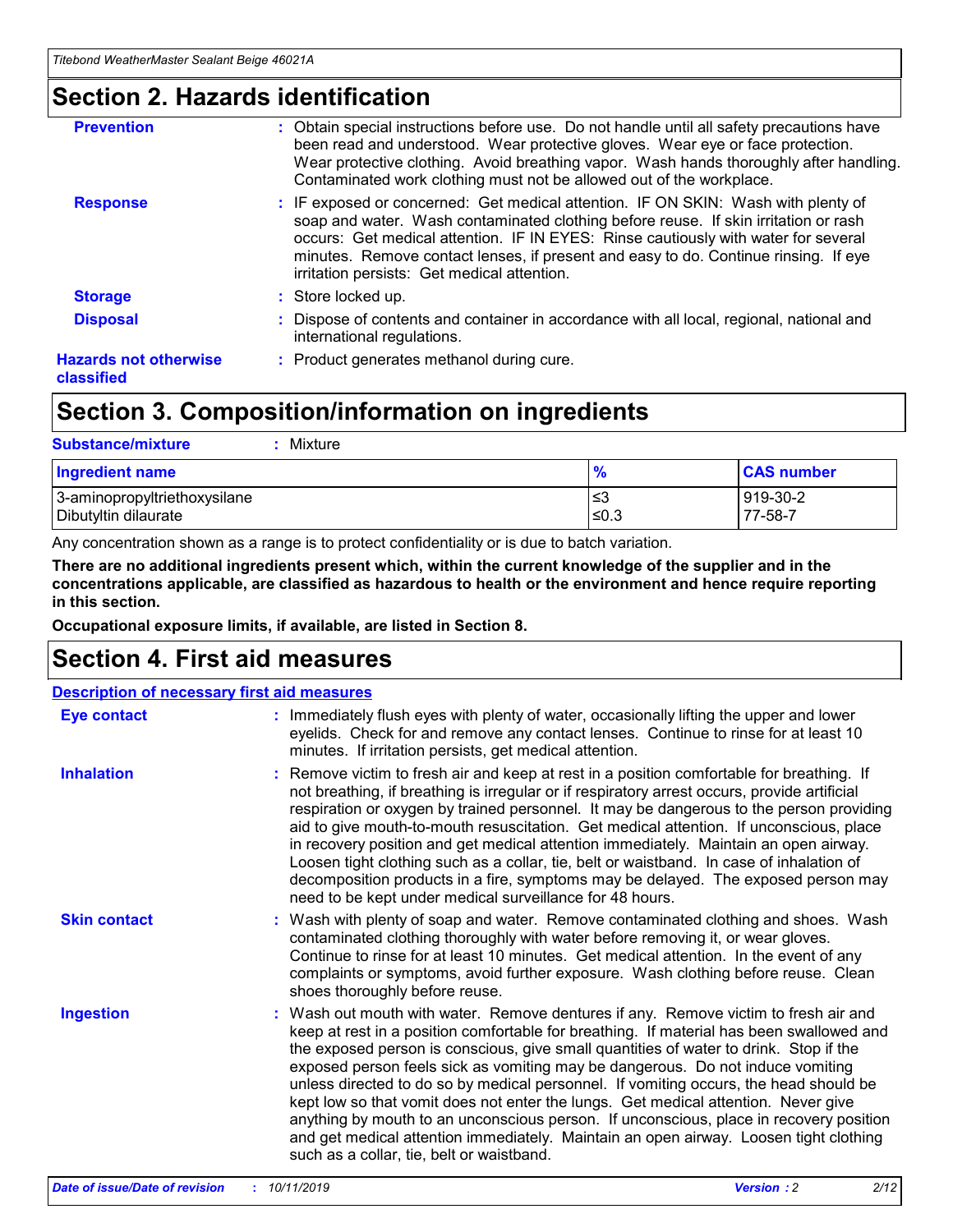# **Section 4. First aid measures**

| Most important symptoms/effects, acute and delayed |                                       |                                                                                                                                                                                                                                                                                                                                                                                                                 |  |  |  |
|----------------------------------------------------|---------------------------------------|-----------------------------------------------------------------------------------------------------------------------------------------------------------------------------------------------------------------------------------------------------------------------------------------------------------------------------------------------------------------------------------------------------------------|--|--|--|
|                                                    | <b>Potential acute health effects</b> |                                                                                                                                                                                                                                                                                                                                                                                                                 |  |  |  |
| <b>Eye contact</b>                                 |                                       | : May cause eye irritation.                                                                                                                                                                                                                                                                                                                                                                                     |  |  |  |
| <b>Inhalation</b>                                  |                                       | : No known significant effects or critical hazards.                                                                                                                                                                                                                                                                                                                                                             |  |  |  |
| <b>Skin contact</b>                                |                                       | : May cause skin irritation.                                                                                                                                                                                                                                                                                                                                                                                    |  |  |  |
| <b>Ingestion</b>                                   |                                       | : No known significant effects or critical hazards.                                                                                                                                                                                                                                                                                                                                                             |  |  |  |
| <b>Over-exposure signs/symptoms</b>                |                                       |                                                                                                                                                                                                                                                                                                                                                                                                                 |  |  |  |
| <b>Eye contact</b>                                 |                                       | : Adverse symptoms may include the following:<br>irritation<br>watering<br>redness                                                                                                                                                                                                                                                                                                                              |  |  |  |
| <b>Inhalation</b>                                  |                                       | : Adverse symptoms may include the following:<br>reduced fetal weight<br>increase in fetal deaths<br>skeletal malformations                                                                                                                                                                                                                                                                                     |  |  |  |
| <b>Skin contact</b>                                |                                       | : Adverse symptoms may include the following:<br>irritation<br>redness<br>reduced fetal weight<br>increase in fetal deaths<br>skeletal malformations                                                                                                                                                                                                                                                            |  |  |  |
| <b>Ingestion</b>                                   |                                       | : Adverse symptoms may include the following:<br>reduced fetal weight<br>increase in fetal deaths<br>skeletal malformations                                                                                                                                                                                                                                                                                     |  |  |  |
|                                                    |                                       | <b>Indication of immediate medical attention and special treatment needed, if necessary</b>                                                                                                                                                                                                                                                                                                                     |  |  |  |
| <b>Notes to physician</b>                          |                                       | : In case of inhalation of decomposition products in a fire, symptoms may be delayed.<br>The exposed person may need to be kept under medical surveillance for 48 hours.                                                                                                                                                                                                                                        |  |  |  |
| <b>Specific treatments</b>                         |                                       | : No specific treatment.                                                                                                                                                                                                                                                                                                                                                                                        |  |  |  |
| <b>Protection of first-aiders</b>                  |                                       | : No action shall be taken involving any personal risk or without suitable training. If it is<br>suspected that fumes are still present, the rescuer should wear an appropriate mask or<br>self-contained breathing apparatus. It may be dangerous to the person providing aid to<br>give mouth-to-mouth resuscitation. Wash contaminated clothing thoroughly with water<br>before removing it, or wear gloves. |  |  |  |

**See toxicological information (Section 11)**

## **Section 5. Fire-fighting measures**

| <b>Extinguishing media</b>                             |                                                                                                                                                                                                     |
|--------------------------------------------------------|-----------------------------------------------------------------------------------------------------------------------------------------------------------------------------------------------------|
| <b>Suitable extinguishing</b><br>media                 | : Use an extinguishing agent suitable for the surrounding fire.                                                                                                                                     |
| <b>Unsuitable extinguishing</b><br>media               | : None known.                                                                                                                                                                                       |
| <b>Specific hazards arising</b><br>from the chemical   | : In a fire or if heated, a pressure increase will occur and the container may burst.                                                                                                               |
| <b>Hazardous thermal</b><br>decomposition products     | : Decomposition products may include the following materials:<br>carbon dioxide<br>carbon monoxide<br>nitrogen oxides<br>metal oxide/oxides                                                         |
| <b>Special protective actions</b><br>for fire-fighters | : Promptly isolate the scene by removing all persons from the vicinity of the incident if<br>there is a fire. No action shall be taken involving any personal risk or without suitable<br>training. |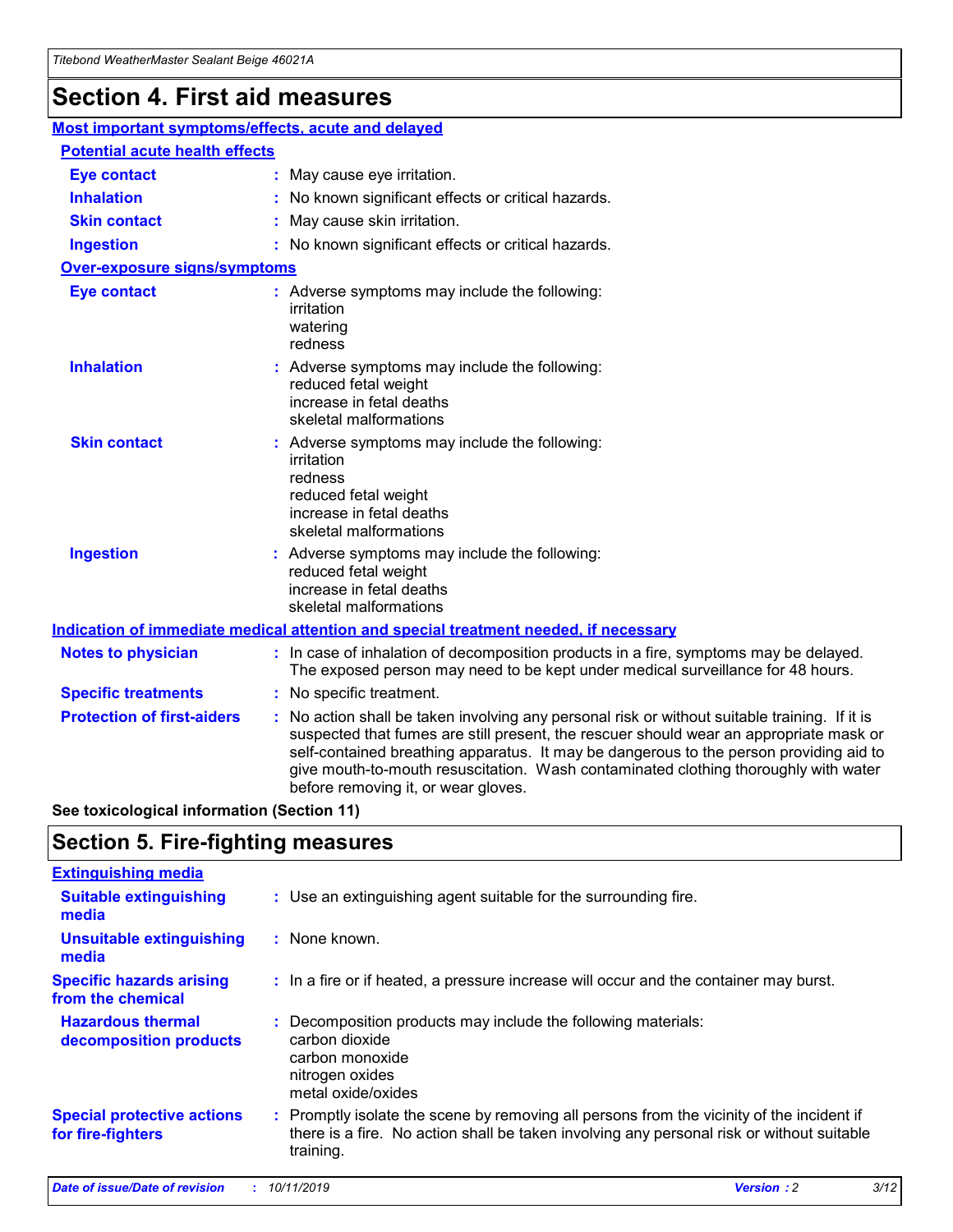### **Section 5. Fire-fighting measures**

**Special protective equipment for fire-fighters** Fire-fighters should wear appropriate protective equipment and self-contained breathing **:** apparatus (SCBA) with a full face-piece operated in positive pressure mode.

### **Section 6. Accidental release measures**

#### **Personal precautions, protective equipment and emergency procedures**

| For non-emergency<br>personnel                               | : No action shall be taken involving any personal risk or without suitable training.<br>Evacuate surrounding areas. Keep unnecessary and unprotected personnel from<br>entering. Do not touch or walk through spilled material. Avoid breathing vapor or mist.<br>Provide adequate ventilation. Wear appropriate respirator when ventilation is<br>inadequate. Put on appropriate personal protective equipment.                                                                                                                                                                                                                                                                                             |
|--------------------------------------------------------------|--------------------------------------------------------------------------------------------------------------------------------------------------------------------------------------------------------------------------------------------------------------------------------------------------------------------------------------------------------------------------------------------------------------------------------------------------------------------------------------------------------------------------------------------------------------------------------------------------------------------------------------------------------------------------------------------------------------|
|                                                              | For emergency responders : If specialized clothing is required to deal with the spillage, take note of any information in<br>Section 8 on suitable and unsuitable materials. See also the information in "For non-<br>emergency personnel".                                                                                                                                                                                                                                                                                                                                                                                                                                                                  |
| <b>Environmental precautions</b>                             | : Avoid dispersal of spilled material and runoff and contact with soil, waterways, drains<br>and sewers. Inform the relevant authorities if the product has caused environmental<br>pollution (sewers, waterways, soil or air).                                                                                                                                                                                                                                                                                                                                                                                                                                                                              |
| <b>Methods and materials for containment and cleaning up</b> |                                                                                                                                                                                                                                                                                                                                                                                                                                                                                                                                                                                                                                                                                                              |
| <b>Small spill</b>                                           | : Stop leak if without risk. Move containers from spill area. Dilute with water and mop up<br>if water-soluble. Alternatively, or if water-insoluble, absorb with an inert dry material and<br>place in an appropriate waste disposal container. Dispose of via a licensed waste<br>disposal contractor.                                                                                                                                                                                                                                                                                                                                                                                                     |
| <b>Large spill</b>                                           | : Stop leak if without risk. Move containers from spill area. Approach release from<br>upwind. Prevent entry into sewers, water courses, basements or confined areas. Wash<br>spillages into an effluent treatment plant or proceed as follows. Contain and collect<br>spillage with non-combustible, absorbent material e.g. sand, earth, vermiculite or<br>diatomaceous earth and place in container for disposal according to local regulations<br>(see Section 13). Dispose of via a licensed waste disposal contractor. Contaminated<br>absorbent material may pose the same hazard as the spilled product. Note: see<br>Section 1 for emergency contact information and Section 13 for waste disposal. |

# **Section 7. Handling and storage**

| <b>Precautions for safe handling</b>                                             |                                                                                                                                                                                                                                                                                                                                                                                                                                                                                                                                                                                                                                                                                                                                                                                                                                                  |
|----------------------------------------------------------------------------------|--------------------------------------------------------------------------------------------------------------------------------------------------------------------------------------------------------------------------------------------------------------------------------------------------------------------------------------------------------------------------------------------------------------------------------------------------------------------------------------------------------------------------------------------------------------------------------------------------------------------------------------------------------------------------------------------------------------------------------------------------------------------------------------------------------------------------------------------------|
| <b>Protective measures</b>                                                       | : Put on appropriate personal protective equipment (see Section 8). Persons with a<br>history of skin sensitization problems should not be employed in any process in which<br>this product is used. Avoid exposure - obtain special instructions before use. Avoid<br>exposure during pregnancy. Do not handle until all safety precautions have been read<br>and understood. Do not get in eyes or on skin or clothing. Do not ingest. Avoid<br>breathing vapor or mist. If during normal use the material presents a respiratory hazard,<br>use only with adequate ventilation or wear appropriate respirator. Keep in the original<br>container or an approved alternative made from a compatible material, kept tightly<br>closed when not in use. Empty containers retain product residue and can be hazardous.<br>Do not reuse container. |
| <b>Advice on general</b><br>occupational hygiene                                 | : Eating, drinking and smoking should be prohibited in areas where this material is<br>handled, stored and processed. Workers should wash hands and face before eating,<br>drinking and smoking. Remove contaminated clothing and protective equipment before<br>entering eating areas. See also Section 8 for additional information on hygiene<br>measures.                                                                                                                                                                                                                                                                                                                                                                                                                                                                                    |
| <b>Conditions for safe storage,</b><br>including any<br><b>incompatibilities</b> | : Store between the following temperatures: 0 to 120 $\degree$ C (32 to 248 $\degree$ F). Store in<br>accordance with local regulations. Store in original container protected from direct<br>sunlight in a dry, cool and well-ventilated area, away from incompatible materials (see<br>Section 10) and food and drink. Store locked up. Keep container tightly closed and<br>sealed until ready for use. Containers that have been opened must be carefully<br>resealed and kept upright to prevent leakage. Do not store in unlabeled containers.<br>Use appropriate containment to avoid environmental contamination. See Section 10 for<br>incompatible materials before handling or use.                                                                                                                                                   |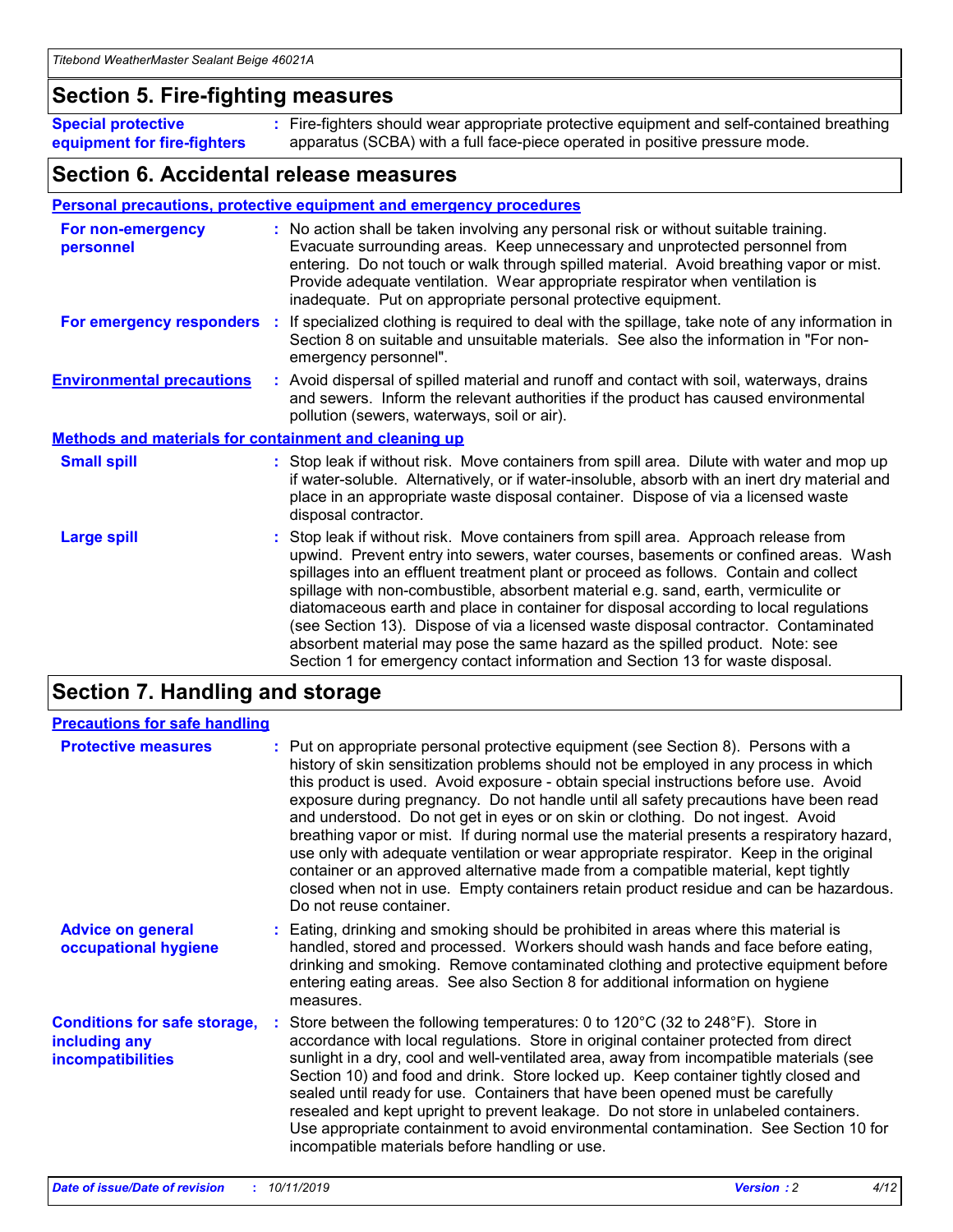# **Section 8. Exposure controls/personal protection**

#### **Control parameters**

#### **Occupational exposure limits**

| <b>Ingredient name</b>                               |    |                                          | <b>Exposure limits</b>                                                                                                                                                                                                                                                                                                                                                                                                                                                                                                                                                                                                 |
|------------------------------------------------------|----|------------------------------------------|------------------------------------------------------------------------------------------------------------------------------------------------------------------------------------------------------------------------------------------------------------------------------------------------------------------------------------------------------------------------------------------------------------------------------------------------------------------------------------------------------------------------------------------------------------------------------------------------------------------------|
| 3-aminopropyltriethoxysilane<br>Dibutyltin dilaurate |    |                                          | None.<br>ACGIH TLV (United States, 3/2019). Absorbed through skin.<br>Notes: as Sn<br>TWA: 0.1 mg/m <sup>3</sup> , (as Sn) 8 hours.<br>STEL: 0.2 mg/m <sup>3</sup> , (as Sn) 15 minutes.<br>NIOSH REL (United States, 10/2016). Absorbed through skin.<br>Notes: as Sn<br>TWA: 0.1 mg/m <sup>3</sup> , (as Sn) 10 hours.<br>OSHA PEL (United States, 5/2018). Notes: as Sn<br>TWA: $0.1 \text{ mg/m}^3$ , (as Sn) 8 hours.<br>OSHA PEL 1989 (United States, 3/1989). Absorbed through skin.<br>Notes: measured as Sn<br>TWA: 0.1 mg/m <sup>3</sup> , (measured as Sn) 8 hours. Form: Organic                           |
| <b>Appropriate engineering</b><br>controls           |    |                                          | : If user operations generate dust, fumes, gas, vapor or mist, use process enclosures,<br>local exhaust ventilation or other engineering controls to keep worker exposure to<br>airborne contaminants below any recommended or statutory limits.                                                                                                                                                                                                                                                                                                                                                                       |
| <b>Environmental exposure</b><br><b>controls</b>     |    |                                          | Emissions from ventilation or work process equipment should be checked to ensure<br>they comply with the requirements of environmental protection legislation. In some<br>cases, fume scrubbers, filters or engineering modifications to the process equipment<br>will be necessary to reduce emissions to acceptable levels.                                                                                                                                                                                                                                                                                          |
| <b>Individual protection measures</b>                |    |                                          |                                                                                                                                                                                                                                                                                                                                                                                                                                                                                                                                                                                                                        |
| <b>Hygiene measures</b>                              |    |                                          | : Wash hands, forearms and face thoroughly after handling chemical products, before<br>eating, smoking and using the lavatory and at the end of the working period.<br>Appropriate techniques should be used to remove potentially contaminated clothing.<br>Contaminated work clothing should not be allowed out of the workplace. Wash<br>contaminated clothing before reusing. Ensure that eyewash stations and safety<br>showers are close to the workstation location.                                                                                                                                            |
| <b>Eye/face protection</b>                           |    |                                          | : Safety eyewear complying with an approved standard should be used when a risk<br>assessment indicates this is necessary to avoid exposure to liquid splashes, mists,<br>gases or dusts. If contact is possible, the following protection should be worn, unless<br>the assessment indicates a higher degree of protection: chemical splash goggles.                                                                                                                                                                                                                                                                  |
| <b>Skin protection</b>                               |    |                                          |                                                                                                                                                                                                                                                                                                                                                                                                                                                                                                                                                                                                                        |
| <b>Hand protection</b>                               |    |                                          | : Chemical-resistant, impervious gloves complying with an approved standard should be<br>worn at all times when handling chemical products if a risk assessment indicates this is<br>necessary. Considering the parameters specified by the glove manufacturer, check<br>during use that the gloves are still retaining their protective properties. It should be<br>noted that the time to breakthrough for any glove material may be different for different<br>glove manufacturers. In the case of mixtures, consisting of several substances, the<br>protection time of the gloves cannot be accurately estimated. |
| <b>Body protection</b>                               |    | handling this product.                   | Personal protective equipment for the body should be selected based on the task being<br>performed and the risks involved and should be approved by a specialist before                                                                                                                                                                                                                                                                                                                                                                                                                                                |
| <b>Other skin protection</b>                         |    | specialist before handling this product. | : Appropriate footwear and any additional skin protection measures should be selected<br>based on the task being performed and the risks involved and should be approved by a                                                                                                                                                                                                                                                                                                                                                                                                                                          |
| <b>Respiratory protection</b>                        | ÷. | aspects of use.                          | Based on the hazard and potential for exposure, select a respirator that meets the<br>appropriate standard or certification. Respirators must be used according to a<br>respiratory protection program to ensure proper fitting, training, and other important                                                                                                                                                                                                                                                                                                                                                         |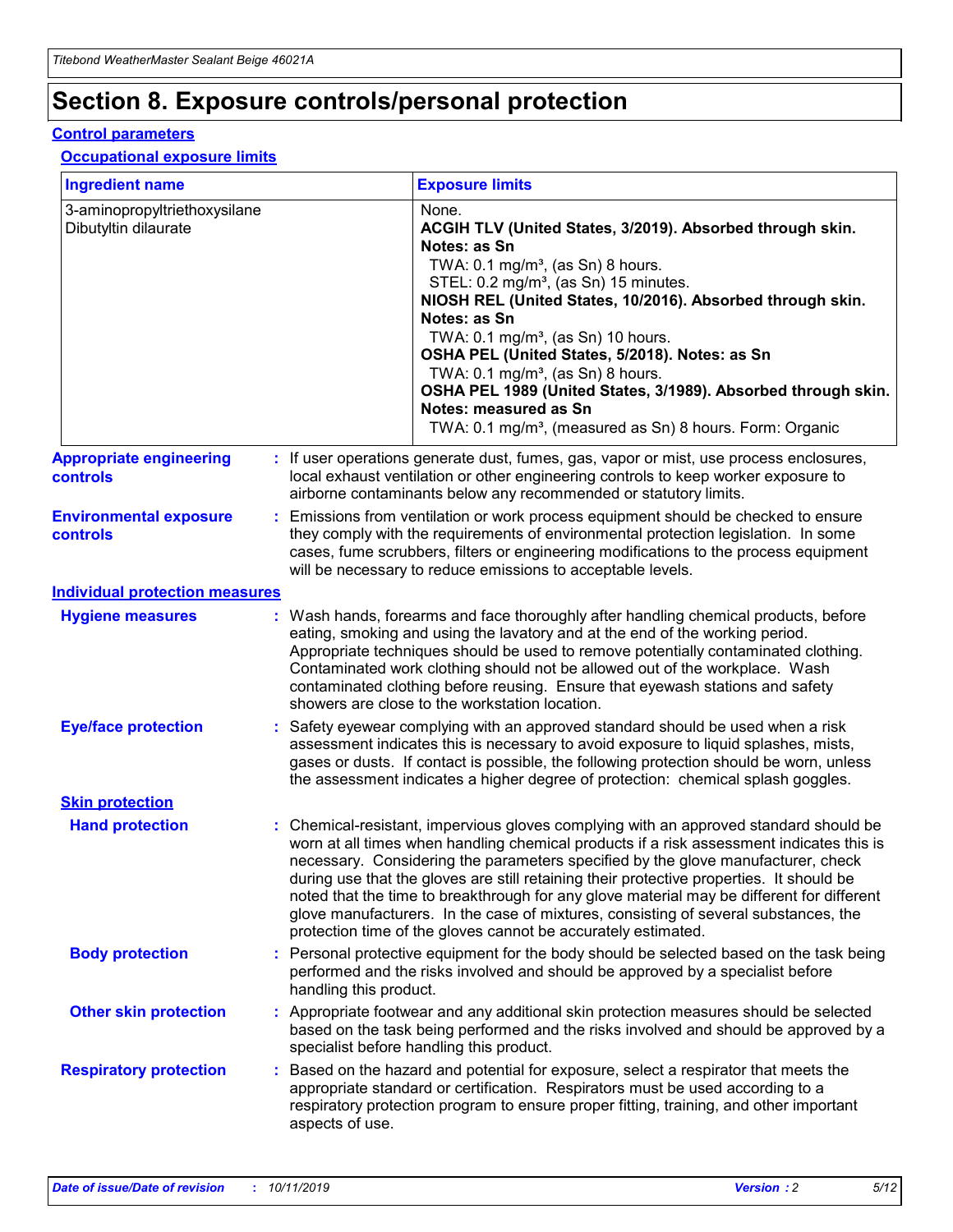## **Section 9. Physical and chemical properties**

#### **Appearance**

| <b>Physical state</b>                             | : Liquid. [Paste.]                                                |
|---------------------------------------------------|-------------------------------------------------------------------|
| Color                                             | Beige.                                                            |
| Odor                                              | None [Slight]                                                     |
| <b>Odor threshold</b>                             | : Not available.                                                  |
| рH                                                | : Not applicable.                                                 |
| <b>Melting point</b>                              | : Not available.                                                  |
| <b>Boiling point</b>                              | : $>100^{\circ}$ C ( $>212^{\circ}$ F)                            |
| <b>Flash point</b>                                | : Closed cup: $>200^{\circ}$ C ( $>392^{\circ}$ F) [Setaflash.]   |
| <b>Evaporation rate</b>                           | $:$ <1 (butyl acetate = 1)                                        |
| <b>Flammability (solid, gas)</b>                  | : Not available.                                                  |
| Lower and upper explosive<br>(flammable) limits   | : Not available.                                                  |
| <b>VOC (less water, less</b><br>exempt solvents)  | $: 0$ g/l                                                         |
| <b>Volatility</b>                                 | $: 0\%$ (w/w)                                                     |
| <b>Vapor density</b>                              | : Not available.                                                  |
| <b>Relative density</b>                           | : 1.4329                                                          |
| <b>Solubility</b>                                 | : Insoluble in the following materials: cold water and hot water. |
| <b>Solubility in water</b>                        | : Not available.                                                  |
| <b>Partition coefficient: n-</b><br>octanol/water | : Not available.                                                  |
| <b>Auto-ignition temperature</b>                  | : Not available.                                                  |
| <b>Decomposition temperature</b>                  | : Not available.                                                  |
| <b>Viscosity</b>                                  | : Not available.                                                  |

## **Section 10. Stability and reactivity**

| <b>Reactivity</b>                            |    | : No specific test data related to reactivity available for this product or its ingredients.            |
|----------------------------------------------|----|---------------------------------------------------------------------------------------------------------|
| <b>Chemical stability</b>                    |    | : The product is stable.                                                                                |
| <b>Possibility of hazardous</b><br>reactions |    | : Under normal conditions of storage and use, hazardous reactions will not occur.                       |
| <b>Conditions to avoid</b>                   |    | : No specific data.                                                                                     |
| <b>Incompatible materials</b>                | ٠. | No specific data.                                                                                       |
| <b>Hazardous decomposition</b><br>products   | ÷. | Under normal conditions of storage and use, hazardous decomposition products should<br>not be produced. |

# **Section 11. Toxicological information**

### **Information on toxicological effects**

#### **Acute toxicity**

| <b>Product/ingredient name</b> | <b>Result</b>           | <b>Species</b> | <b>Dose</b>                | <b>Exposure</b> |
|--------------------------------|-------------------------|----------------|----------------------------|-----------------|
| 3-aminopropyltriethoxysilane   | <b>ILD50 Dermal</b>     | Rabbit         | 4.29 g/kg                  |                 |
| Dibutyltin dilaurate           | ILD50 Oral<br>LD50 Oral | Rat<br>Rat     | $1.57$ g/kg<br>175 $mg/kg$ |                 |
|                                |                         |                |                            |                 |

**Irritation/Corrosion**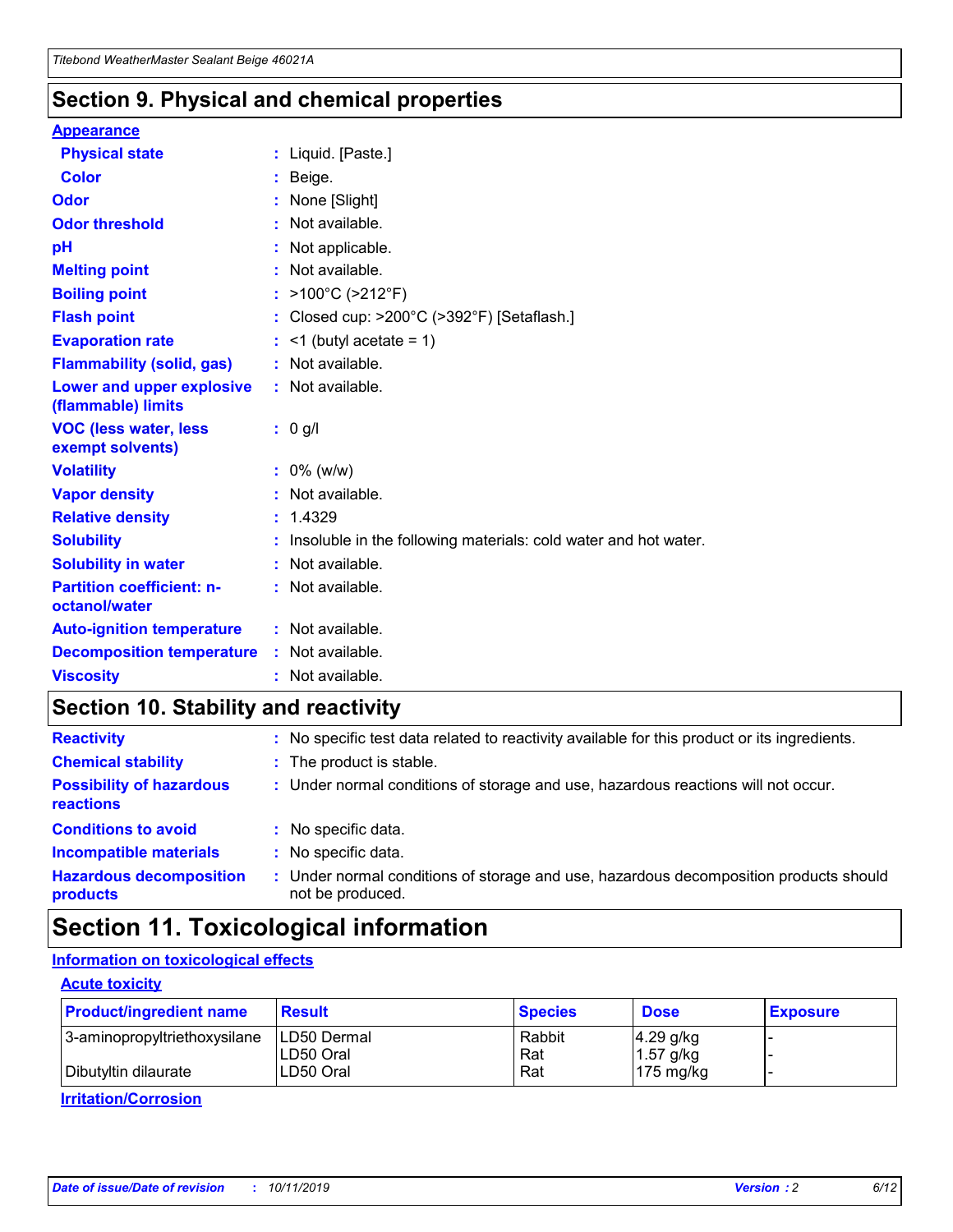# **Section 11. Toxicological information**

| <b>Product/ingredient name</b> | <b>Result</b>            | <b>Species</b> | <b>Score</b> | <b>Exposure</b>           | <b>Observation</b> |
|--------------------------------|--------------------------|----------------|--------------|---------------------------|--------------------|
| 3-aminopropyltriethoxysilane   | Eyes - Mild irritant     | Rabbit         |              | $100$ mg                  |                    |
|                                | Eyes - Severe irritant   | Rabbit         |              | 24 hours 750              |                    |
|                                |                          |                |              | ug                        |                    |
|                                | Skin - Severe irritant   | Rabbit         |              | 24 hours 5                | -                  |
| Dibutyltin dilaurate           | Eyes - Moderate irritant | Rabbit         |              | mq<br><b>24 hours 100</b> |                    |
|                                |                          |                |              | mg                        |                    |
|                                | Skin - Severe irritant   | Rabbit         |              | 500 mg                    |                    |

### **Sensitization**

Not available.

#### **Mutagenicity**

Not available.

#### **Carcinogenicity**

Not available.

#### **Reproductive toxicity**

Not available.

#### **Teratogenicity**

Not available.

#### **Specific target organ toxicity (single exposure)**

Not available.

#### **Specific target organ toxicity (repeated exposure)**

| <b>Name</b>                                                                  |                                                                                                                             | <b>Category</b> | <b>Route of</b><br>exposure  | <b>Target organs</b> |
|------------------------------------------------------------------------------|-----------------------------------------------------------------------------------------------------------------------------|-----------------|------------------------------|----------------------|
| Dibutyltin dilaurate                                                         |                                                                                                                             | Category 1      | $\qquad \qquad \blacksquare$ | respiratory system   |
| <b>Aspiration hazard</b><br>Not available.                                   |                                                                                                                             |                 |                              |                      |
| <b>Information on the likely</b><br>routes of exposure                       | : Not available.                                                                                                            |                 |                              |                      |
| <b>Potential acute health effects</b>                                        |                                                                                                                             |                 |                              |                      |
| <b>Eye contact</b>                                                           | : May cause eye irritation.                                                                                                 |                 |                              |                      |
| <b>Inhalation</b>                                                            | : No known significant effects or critical hazards.                                                                         |                 |                              |                      |
| <b>Skin contact</b>                                                          | : May cause skin irritation.                                                                                                |                 |                              |                      |
| <b>Ingestion</b>                                                             | : No known significant effects or critical hazards.                                                                         |                 |                              |                      |
| Symptoms related to the physical, chemical and toxicological characteristics |                                                                                                                             |                 |                              |                      |
| <b>Eye contact</b>                                                           | : Adverse symptoms may include the following:<br>irritation<br>watering<br>redness                                          |                 |                              |                      |
| <b>Inhalation</b>                                                            | : Adverse symptoms may include the following:<br>reduced fetal weight<br>increase in fetal deaths<br>skeletal malformations |                 |                              |                      |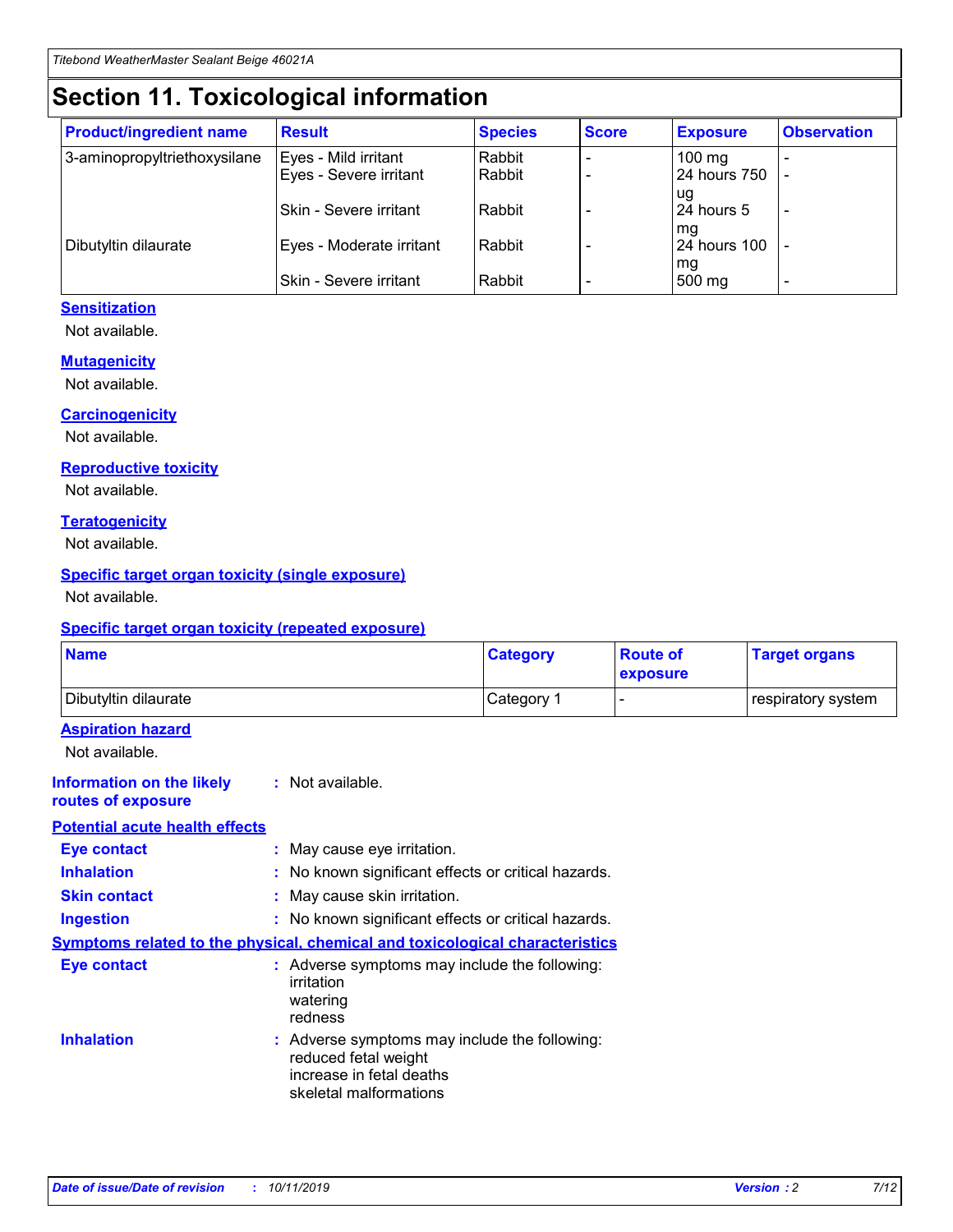# **Section 11. Toxicological information**

| <b>Skin contact</b>                     | : Adverse symptoms may include the following:                                                            |
|-----------------------------------------|----------------------------------------------------------------------------------------------------------|
|                                         | irritation                                                                                               |
|                                         | redness                                                                                                  |
|                                         | reduced fetal weight                                                                                     |
|                                         | increase in fetal deaths                                                                                 |
|                                         | skeletal malformations                                                                                   |
| <b>Ingestion</b>                        | : Adverse symptoms may include the following:                                                            |
|                                         | reduced fetal weight                                                                                     |
|                                         | increase in fetal deaths                                                                                 |
|                                         | skeletal malformations                                                                                   |
|                                         | Delayed and immediate effects and also chronic effects from short and long term exposure                 |
| <b>Short term exposure</b>              |                                                                                                          |
| <b>Potential immediate</b>              | : Not available.                                                                                         |
| effects                                 |                                                                                                          |
| <b>Potential delayed effects</b>        | : Not available.                                                                                         |
| Long term exposure                      |                                                                                                          |
| <b>Potential immediate</b>              | : Not available.                                                                                         |
| effects                                 |                                                                                                          |
| <b>Potential delayed effects</b>        | : Not available.                                                                                         |
| <b>Potential chronic health effects</b> |                                                                                                          |
| Not available.                          |                                                                                                          |
| <b>General</b>                          | : Once sensitized, a severe allergic reaction may occur when subsequently exposed to<br>very low levels. |
| <b>Carcinogenicity</b>                  | : No known significant effects or critical hazards.                                                      |
| <b>Mutagenicity</b>                     | : No known significant effects or critical hazards.                                                      |
| <b>Teratogenicity</b>                   | May damage the unborn child.                                                                             |
| <b>Developmental effects</b>            | : No known significant effects or critical hazards.                                                      |
| <b>Fertility effects</b>                | May damage fertility.                                                                                    |
| <b>Numerical measures of toxicity</b>   |                                                                                                          |
| <b>Acute toxicity estimates</b>         |                                                                                                          |
| الملحلة والمستحقق فالمرابط              |                                                                                                          |

Not available.

# **Section 12. Ecological information**

#### **Toxicity**

| <b>Product/ingredient name</b> | <b>Result</b>                     | <b>Species</b>                       | <b>Exposure</b> |
|--------------------------------|-----------------------------------|--------------------------------------|-----------------|
| Dibutyltin dilaurate           | Chronic EC10 > 2 mg/l Fresh water | Algae - Scenedesmus<br>I subspicatus | l 96 hours      |

### **Persistence and degradability**

| <b>Product/ingredient name</b> | Test                                                                           | <b>Result</b>  |                   | <b>Dose</b> | <b>Inoculum</b>         |
|--------------------------------|--------------------------------------------------------------------------------|----------------|-------------------|-------------|-------------------------|
| Dibutyltin dilaurate           | OECD 301F<br>Ready<br>Biodegradability -<br>Manometric<br>Respirometry<br>Test | 23 % - 28 days |                   |             |                         |
| <b>Product/ingredient name</b> | <b>Aquatic half-life</b>                                                       |                | <b>Photolysis</b> |             | <b>Biodegradability</b> |
| Dibutyltin dilaurate           |                                                                                |                |                   |             | Inherent                |

### **Bioaccumulative potential**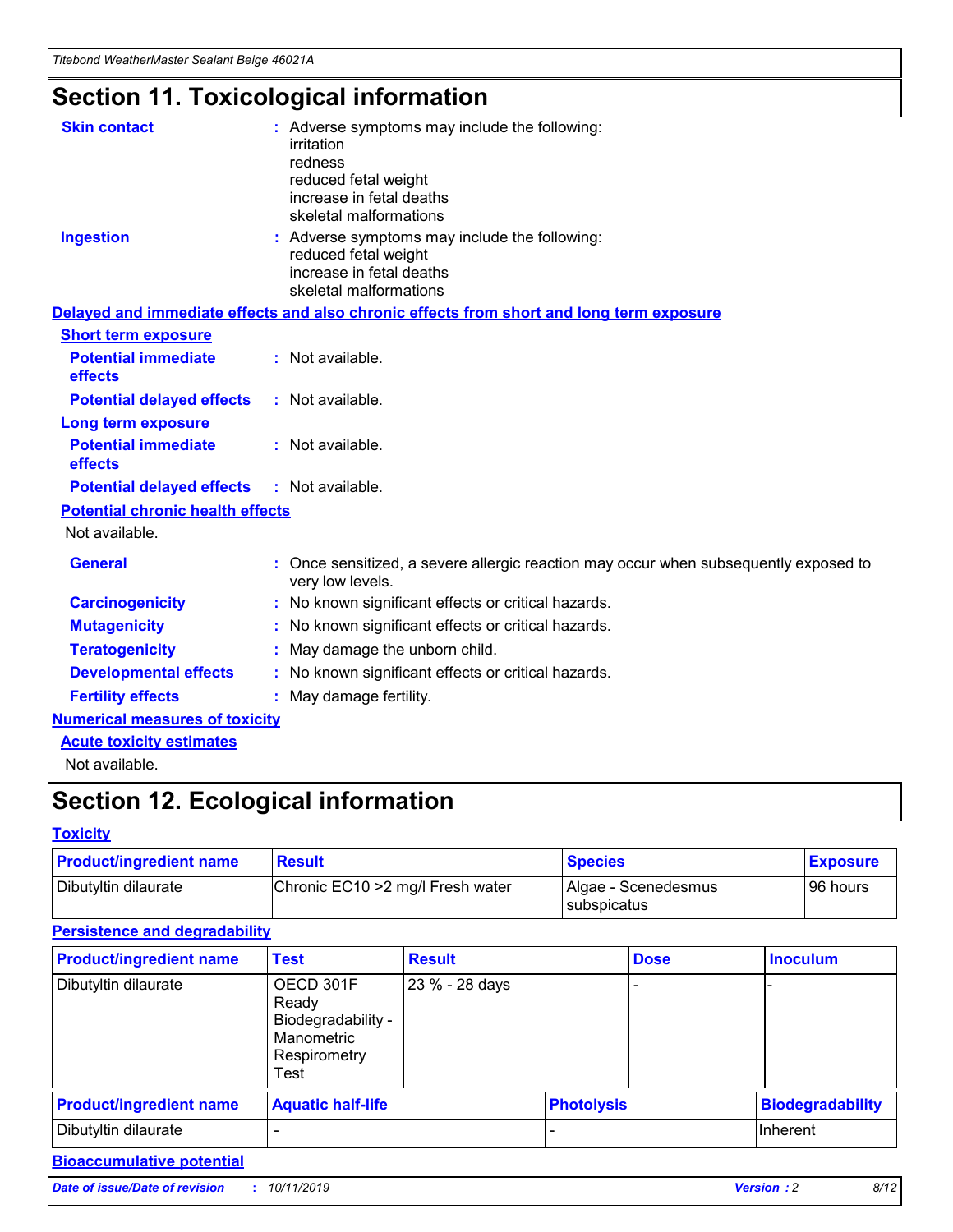# **Section 12. Ecological information**

| <b>Product/ingredient name</b> | $LoaPow$ | <b>BCF</b> | <b>Potential</b> |
|--------------------------------|----------|------------|------------------|
| 3-aminopropyltriethoxysilane   | 1.7      | 3.4        | low              |
| Dibutyltin dilaurate           | 4.44     | 2.91       | low              |

#### **Mobility in soil**

| <i></i>                                                       |                                                     |
|---------------------------------------------------------------|-----------------------------------------------------|
| <b>Soil/water partition</b><br>coefficient (K <sub>oc</sub> ) | : Not available.                                    |
| <b>Other adverse effects</b>                                  | : No known significant effects or critical hazards. |

## **Section 13. Disposal considerations**

**Disposal methods :**

The generation of waste should be avoided or minimized wherever possible. Disposal of this product, solutions and any by-products should at all times comply with the requirements of environmental protection and waste disposal legislation and any regional local authority requirements. Dispose of surplus and non-recyclable products via a licensed waste disposal contractor. Waste should not be disposed of untreated to the sewer unless fully compliant with the requirements of all authorities with jurisdiction. Waste packaging should be recycled. Incineration or landfill should only be considered when recycling is not feasible. This material and its container must be disposed of in a safe way. Care should be taken when handling emptied containers that have not been cleaned or rinsed out. Empty containers or liners may retain some product residues. Avoid dispersal of spilled material and runoff and contact with soil, waterways, drains and sewers.

# **Section 14. Transport information**

|                                      | <b>DOT</b><br><b>Classification</b> | <b>TDG</b><br><b>Classification</b> | <b>Mexico</b><br><b>Classification</b> | <b>ADR/RID</b>           | <b>IMDG</b>              | <b>IATA</b>    |
|--------------------------------------|-------------------------------------|-------------------------------------|----------------------------------------|--------------------------|--------------------------|----------------|
| <b>UN number</b>                     | Not regulated.                      | Not regulated.                      | Not regulated.                         | Not regulated.           | Not regulated.           | Not regulated. |
| <b>UN proper</b><br>shipping name    | $\blacksquare$                      |                                     |                                        |                          |                          |                |
| <b>Transport</b><br>hazard class(es) | $\blacksquare$                      | $\overline{\phantom{a}}$            | $\overline{\phantom{a}}$               | $\overline{\phantom{a}}$ | $\overline{\phantom{a}}$ | $\blacksquare$ |
| <b>Packing group</b>                 | $\overline{\phantom{a}}$            | -                                   | -                                      | -                        |                          | -              |
| <b>Environmental</b><br>hazards      | No.                                 | No.                                 | No.                                    | No.                      | No.                      | No.            |

# **Section 15. Regulatory information**

### **U.S. Federal regulations**

#### **SARA 302/304**

#### **Composition/information on ingredients**

No products were found.

**SARA 304 RQ :** Not applicable.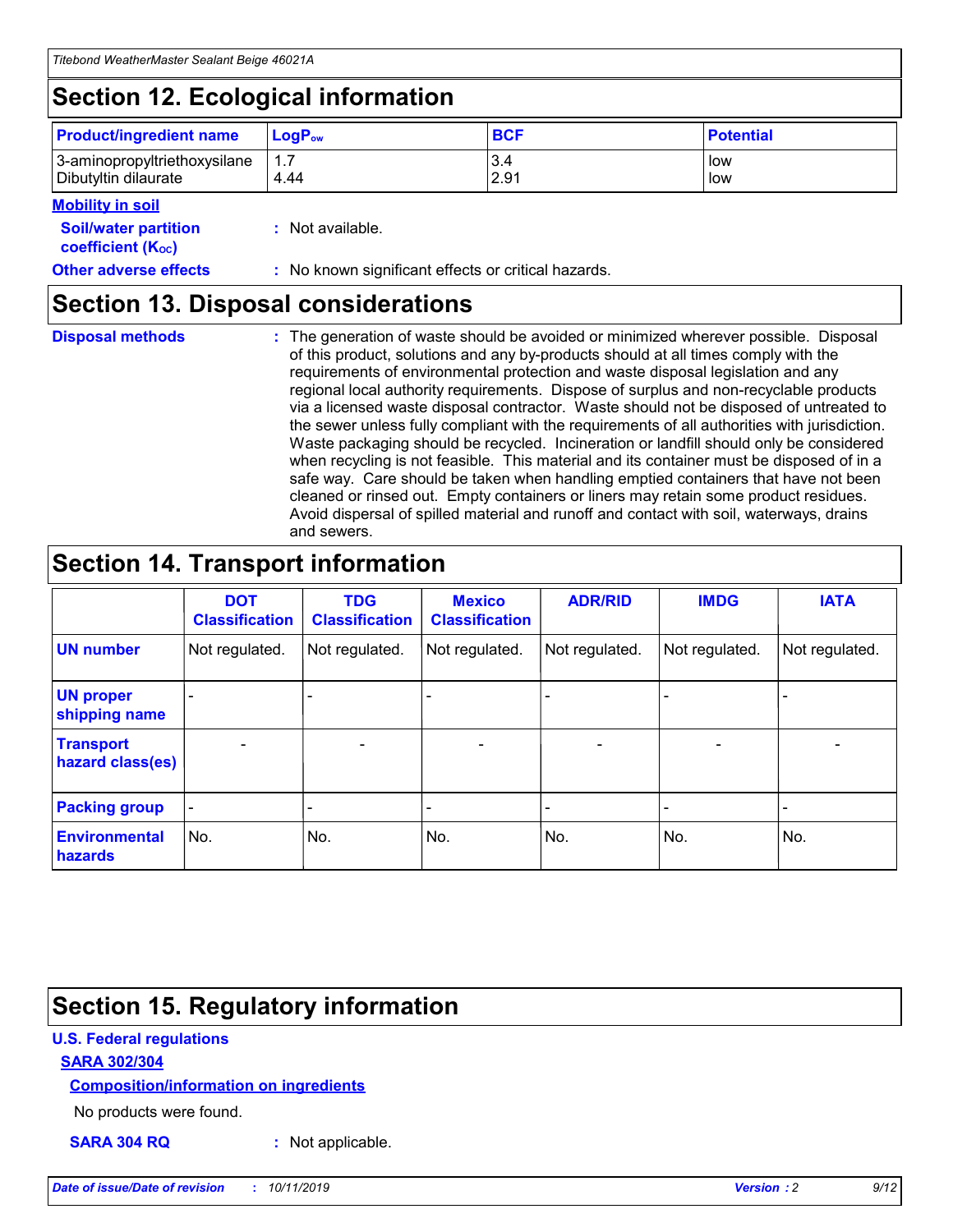# **Section 15. Regulatory information**

#### **SARA 311/312**

**Classification :** EYE IRRITATION - Category 2B SKIN SENSITIZATION - Category 1 TOXIC TO REPRODUCTION (Fertility) - Category 1B TOXIC TO REPRODUCTION (Unborn child) - Category 1B

#### **Composition/information on ingredients**

| <b>Name</b>                  | $\frac{9}{6}$ | <b>Classification</b>                                                                                            |
|------------------------------|---------------|------------------------------------------------------------------------------------------------------------------|
| 3-aminopropyltriethoxysilane | $\leq$ 3      | <b>FLAMMABLE LIQUIDS - Category 4</b><br><b>ACUTE TOXICITY (oral) - Category 4</b>                               |
|                              |               | SKIN IRRITATION - Category 2<br>EYE IRRITATION - Category 2A                                                     |
| Dibutyltin dilaurate         | ≤0.3          | ACUTE TOXICITY (oral) - Category 3<br>SKIN CORROSION - Category 1C                                               |
|                              |               | SERIOUS EYE DAMAGE - Category 1<br>SKIN SENSITIZATION - Category 1<br><b>GERM CELL MUTAGENICITY - Category 2</b> |
|                              |               | TOXIC TO REPRODUCTION (Fertility) - Category 1B<br>TOXIC TO REPRODUCTION (Unborn child) - Category 1B            |
|                              |               | SPECIFIC TARGET ORGAN TOXICITY (REPEATED<br>EXPOSURE) (respiratory system) - Category 1                          |

#### **State regulations**

| <b>Massachusetts</b> | : None of the components are listed. |
|----------------------|--------------------------------------|
| <b>New York</b>      | : None of the components are listed. |
| <b>New Jersey</b>    | : None of the components are listed. |
| <b>Pennsylvania</b>  | : None of the components are listed. |

#### **California Prop. 65**

**A** WARNING: This product can expose you to methanol, which is known to the State of California to cause birth defects or other reproductive harm. For more information go to www.P65Warnings.ca.gov.

| <b>Ingredient name</b> | No significant risk Maximum<br>level | acceptable dosage<br>level |
|------------------------|--------------------------------------|----------------------------|
| methanol               |                                      | Yes.                       |

#### **International regulations**

**Chemical Weapon Convention List Schedules I, II & III Chemicals** Not listed.

#### **Montreal Protocol**

Not listed.

#### **Stockholm Convention on Persistent Organic Pollutants**

Not listed.

### **UNECE Aarhus Protocol on POPs and Heavy Metals**

Not listed.

#### **Inventory list**

## **China :** All components are listed or exempted.

**United States TSCA 8(b) inventory :** All components are active or exempted.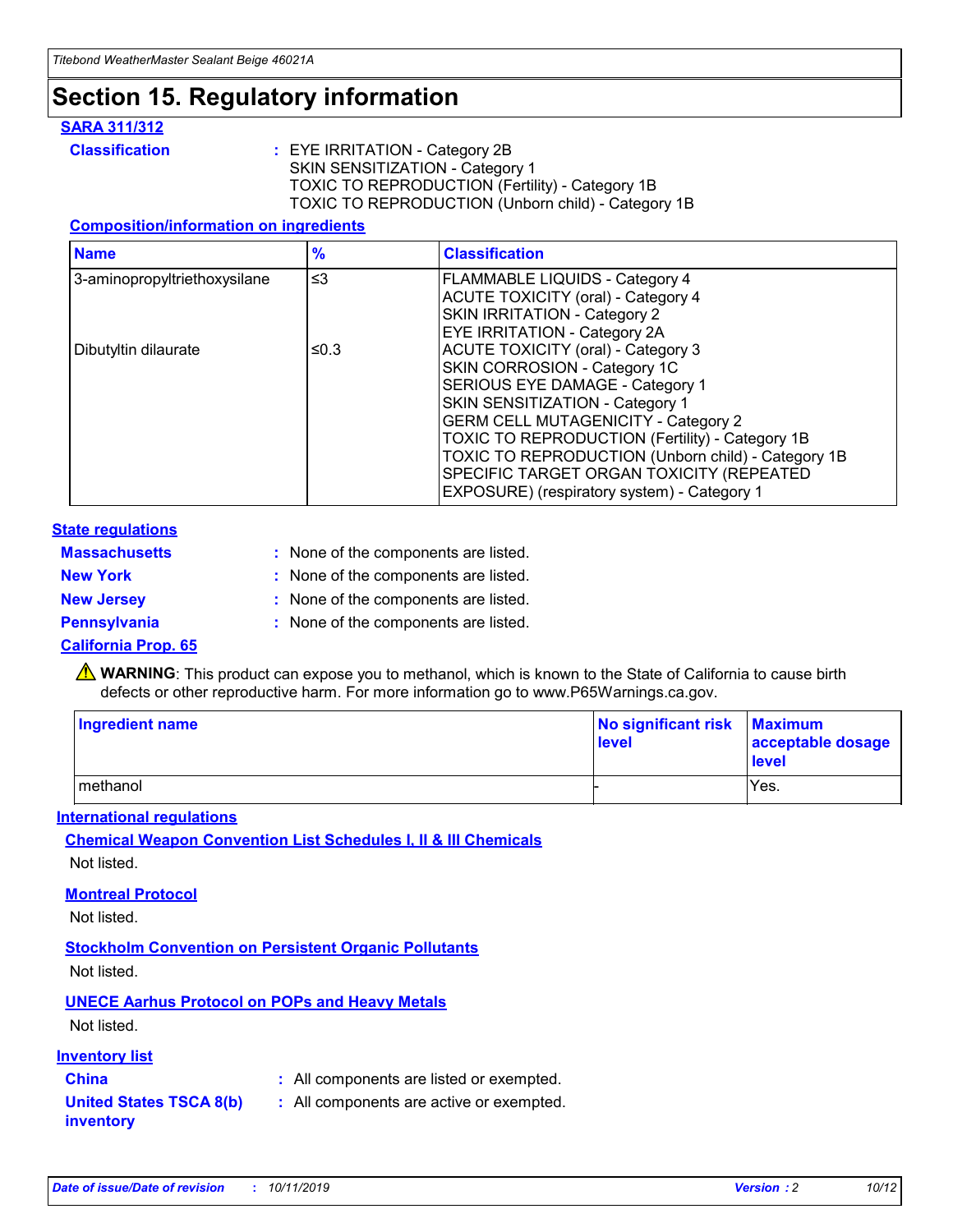# **Section 16. Other information**

**Hazardous Material Information System (U.S.A.)**



**Caution: HMIS® ratings are based on a 0-4 rating scale, with 0 representing minimal hazards or risks, and 4 representing significant hazards or risks. Although HMIS® ratings and the associated label are not required on SDSs or products leaving a facility under 29 CFR 1910.1200, the preparer may choose to provide them. HMIS® ratings are to be used with a fully implemented HMIS® program. HMIS® is a registered trademark and service mark of the American Coatings Association, Inc.**

**The customer is responsible for determining the PPE code for this material. For more information on HMIS® Personal Protective Equipment (PPE) codes, consult the HMIS® Implementation Manual.**

#### **National Fire Protection Association (U.S.A.)**



**Reprinted with permission from NFPA 704-2001, Identification of the Hazards of Materials for Emergency Response Copyright ©1997, National Fire Protection Association, Quincy, MA 02269. This reprinted material is not the complete and official position of the National Fire Protection Association, on the referenced subject which is represented only by the standard in its entirety.**

**Copyright ©2001, National Fire Protection Association, Quincy, MA 02269. This warning system is intended to be interpreted and applied only by properly trained individuals to identify fire, health and reactivity hazards of chemicals. The user is referred to certain limited number of chemicals with recommended classifications in NFPA 49 and NFPA 325, which would be used as a guideline only. Whether the chemicals are classified by NFPA or not, anyone using the 704 systems to classify chemicals does so at their own risk.**

**Procedure used to derive the classification**

| <b>Classification</b>                                                                                                                                                    |                                                                                                                                                  | <b>Justification</b>                                                                                                                                                                                                                                                                                                                                                                                                 |  |
|--------------------------------------------------------------------------------------------------------------------------------------------------------------------------|--------------------------------------------------------------------------------------------------------------------------------------------------|----------------------------------------------------------------------------------------------------------------------------------------------------------------------------------------------------------------------------------------------------------------------------------------------------------------------------------------------------------------------------------------------------------------------|--|
| EYE IRRITATION - Category 2B<br>SKIN SENSITIZATION - Category 1<br>TOXIC TO REPRODUCTION (Fertility) - Category 1B<br>TOXIC TO REPRODUCTION (Unborn child) - Category 1B |                                                                                                                                                  | Expert judgment<br>Expert judgment<br>Expert judgment<br>Expert judgment                                                                                                                                                                                                                                                                                                                                             |  |
| <b>History</b>                                                                                                                                                           |                                                                                                                                                  |                                                                                                                                                                                                                                                                                                                                                                                                                      |  |
| Date of printing                                                                                                                                                         | : 4/22/2022                                                                                                                                      |                                                                                                                                                                                                                                                                                                                                                                                                                      |  |
| Date of issue/Date of<br>revision                                                                                                                                        | : 10/11/2019                                                                                                                                     |                                                                                                                                                                                                                                                                                                                                                                                                                      |  |
| Date of previous issue                                                                                                                                                   | : 10/16/2020                                                                                                                                     |                                                                                                                                                                                                                                                                                                                                                                                                                      |  |
| <b>Version</b>                                                                                                                                                           | $\therefore$ 2                                                                                                                                   |                                                                                                                                                                                                                                                                                                                                                                                                                      |  |
| <b>Key to abbreviations</b>                                                                                                                                              | $\therefore$ ATE = Acute Toxicity Estimate<br><b>BCF</b> = Bioconcentration Factor<br>IBC = Intermediate Bulk Container<br>$UN = United Nations$ | GHS = Globally Harmonized System of Classification and Labelling of Chemicals<br>IATA = International Air Transport Association<br><b>IMDG = International Maritime Dangerous Goods</b><br>LogPow = logarithm of the octanol/water partition coefficient<br>MARPOL = International Convention for the Prevention of Pollution From Ships, 1973<br>as modified by the Protocol of 1978. ("Marpol" = marine pollution) |  |